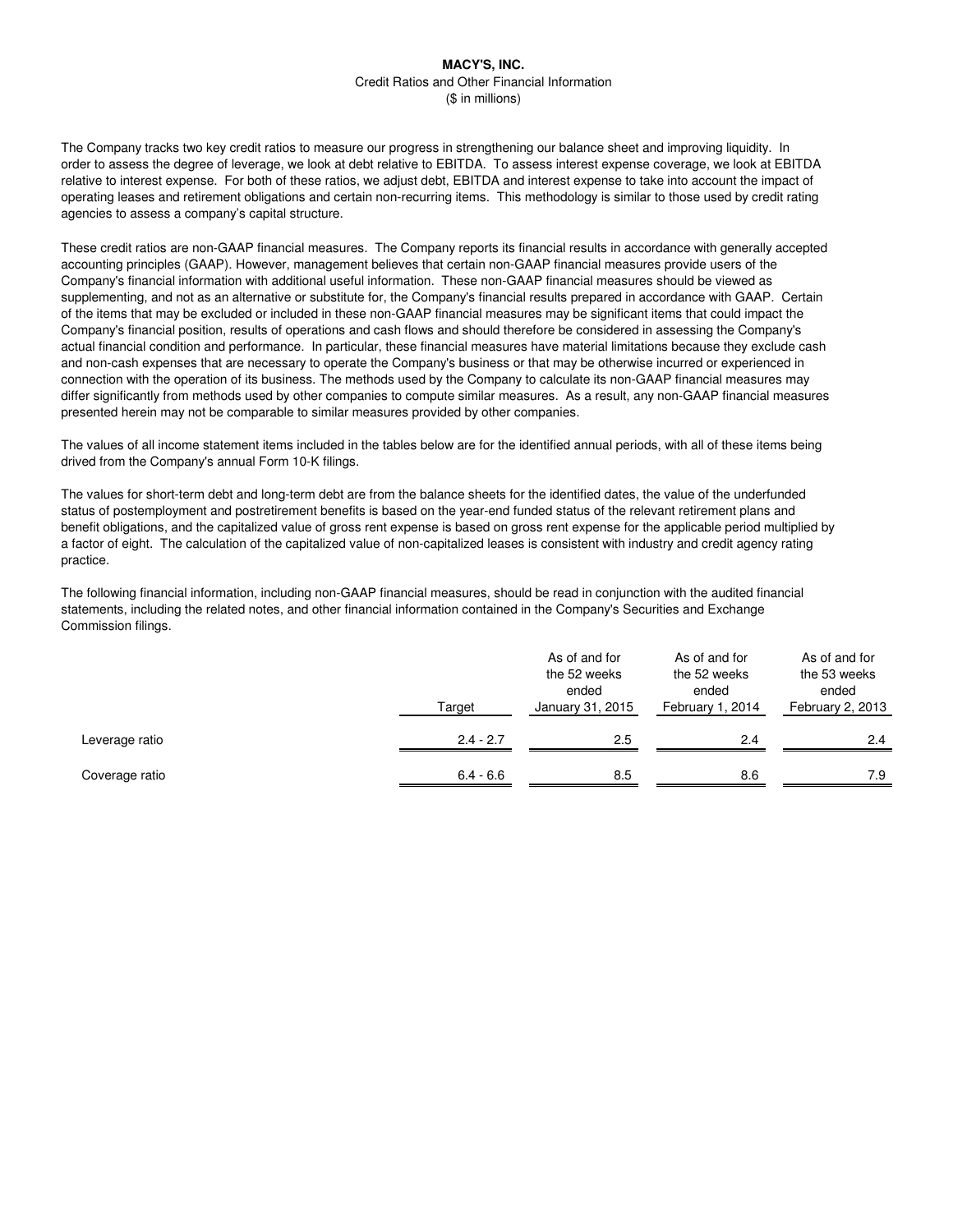## **Adjusted EBITDA**

Management believes that Adjusted EBITDA is a useful measure in evaluating the Company's ability to generate cash flow from its operations.

As computed below, Adjusted EBITDA represents earnings before interest, taxes and depreciation and amortization, adjusted to exclude the effects of impairments, store closing and other costs, gross rent expense, and the excess of the net periodic benefit costs of the Company's postretirement and postretirement benefit obligations over the related service cost components of such benefit costs.

|                                                                                                                              | As of and for<br>the 52 weeks<br>ended<br>January 31, 2015 |    | As of and for<br>the 52 weeks<br>ended<br>February 1, 2014 |    | As of and for<br>the 53 weeks<br>ended<br>February 2, 2013 |  |
|------------------------------------------------------------------------------------------------------------------------------|------------------------------------------------------------|----|------------------------------------------------------------|----|------------------------------------------------------------|--|
| Most Comparable GAAP Measure:                                                                                                |                                                            |    |                                                            |    |                                                            |  |
| Net income                                                                                                                   | 1,526                                                      | \$ | 1,486                                                      | \$ | 1,335                                                      |  |
| Non-GAAP Measure:                                                                                                            |                                                            |    |                                                            |    |                                                            |  |
| Net income                                                                                                                   | \$<br>1,526                                                | \$ | 1,486                                                      | \$ | 1,335                                                      |  |
| Add back interest expense                                                                                                    | 395                                                        |    | 390                                                        |    | 425                                                        |  |
| Add back premium on early retirement of debt                                                                                 | 17                                                         |    |                                                            |    | 137                                                        |  |
| Deduct interest income                                                                                                       | (2)                                                        |    | (2)                                                        |    | (3)                                                        |  |
| Add back federal, state and local income tax expense                                                                         | 864                                                        |    | 804                                                        |    | 767                                                        |  |
| Add back impairments, store closing and other costs                                                                          | 87                                                         |    | 88                                                         |    | 5                                                          |  |
| Add back depreciation and amortization                                                                                       | 1,036                                                      |    | 1,020                                                      |    | 1,049                                                      |  |
| Add back gross rent expense (Note 1)                                                                                         | 299                                                        |    | 289                                                        |    | 280                                                        |  |
| Add back net periodic benefit costs of the postemployment and<br>postretirement benefit obligations in excess of the service |                                                            |    |                                                            |    |                                                            |  |
| cost components (Note 2)                                                                                                     | (27)                                                       |    | 100                                                        |    | 103                                                        |  |
| <b>Adjusted EBITDA</b>                                                                                                       | \$<br>4,195                                                | \$ | 4,175                                                      | \$ | 4,098                                                      |  |

#### Note 1

The add back of gross rent expense in calculating Adjusted EBITDA treats the Company's periodic rent expense under the relevant lease agreements in a manner consistent with the Company's owned properties.

| Real estate       | 287 | 278 | w | 269 |
|-------------------|-----|-----|---|-----|
| Personal property | . . |     |   |     |
|                   | 299 | 289 |   | 280 |

## Note 2

The add back of the excess net periodic benefit cost of the Company's postemployment and postretirement benefit obligations over the service cost component of such benefit costs in calculating Adjusted EBITDA recognizes the fact that the service cost components of the net periodic benefit costs are primarily operating type costs and should be included in Adjusted EBITDA, while all other components of the net periodic benefit costs are primarily financing type costs and should be excluded from Adjusted EBITDA. Net periodic benefit costs include, where applicable, service cost, interest cost, expected return on assets, amortization of net actuarial gains and losses and the amortization of prior service costs or credits.

| Pension plan<br>\$<br>(64)<br>154<br>\$<br>Œ<br>38<br>57<br>Supplementary retirement plan<br>57<br>Postretirement benefit obligations<br>Less service cost component of net periodic benefit costs:<br>Pension plan<br>(6)<br>(112)<br>Supplementary retirement plan<br>(6)<br>Postretirement benefit obligations<br>100<br>27 | Net periodic benefit costs: |  |  |       |
|--------------------------------------------------------------------------------------------------------------------------------------------------------------------------------------------------------------------------------------------------------------------------------------------------------------------------------|-----------------------------|--|--|-------|
|                                                                                                                                                                                                                                                                                                                                |                             |  |  | 161   |
|                                                                                                                                                                                                                                                                                                                                |                             |  |  |       |
|                                                                                                                                                                                                                                                                                                                                |                             |  |  |       |
|                                                                                                                                                                                                                                                                                                                                |                             |  |  |       |
|                                                                                                                                                                                                                                                                                                                                |                             |  |  | (117) |
|                                                                                                                                                                                                                                                                                                                                |                             |  |  | (6)   |
|                                                                                                                                                                                                                                                                                                                                |                             |  |  |       |
|                                                                                                                                                                                                                                                                                                                                |                             |  |  | 103   |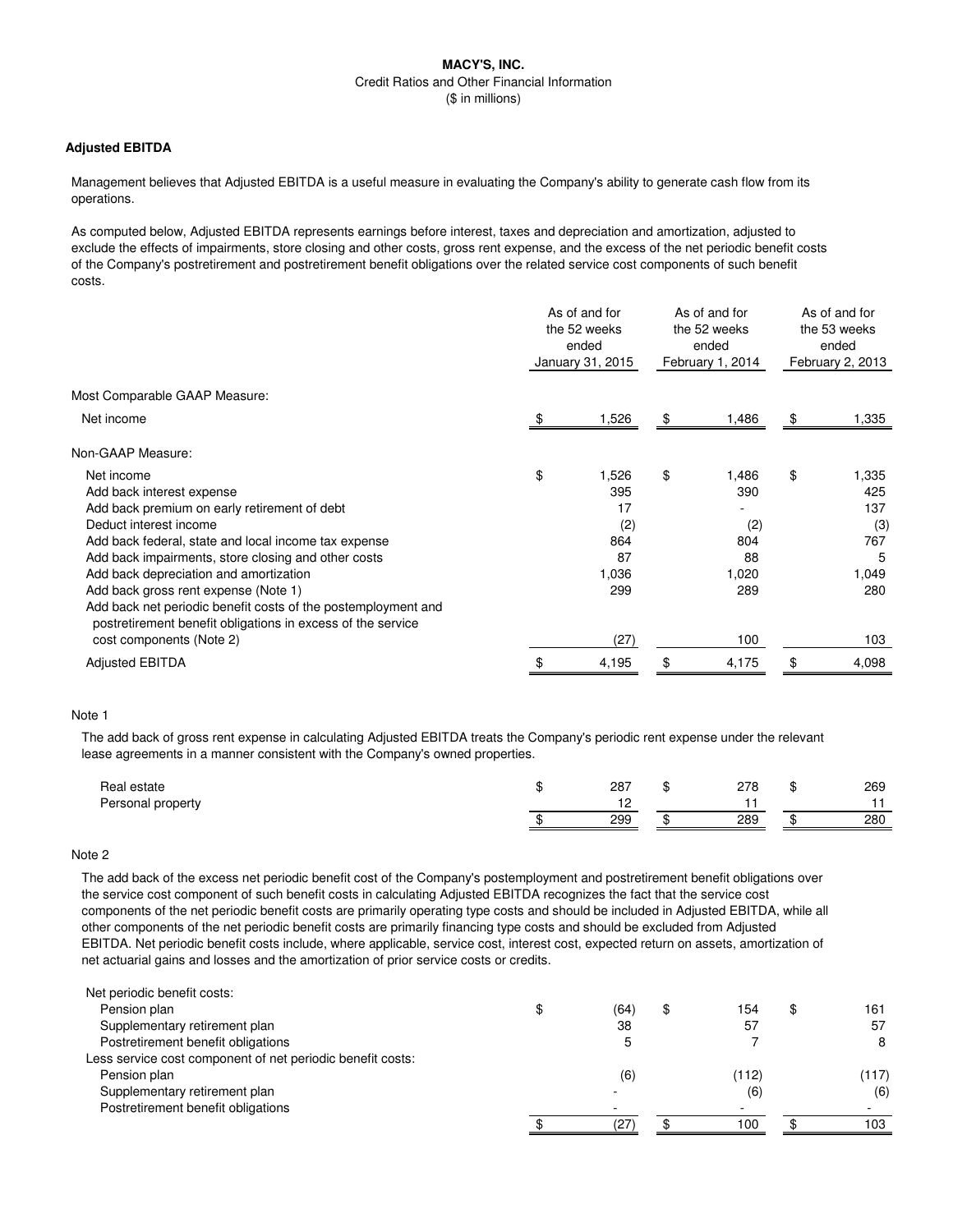#### **Leverage ratio**

Management believes that the leverage ratio, as computed below and defined as Adjusted debt divided by Adjusted EBITDA, is a useful measure in evaluating the Company's ability to cover its debt-like obligations.

As computed below, Adjusted debt represents the Company's short-term and long-term debt, adjusted to include the underfunded status of the Company's postemployment and postretirement benefit obligations, net of an assumed 37% tax benefit, and a rent factor equal to periodic annual reported gross rent expense multiplied by a factor of eight.

As computed above, Adjusted EBITDA represents earnings before interest, taxes and depreciation and amortization, adjusted to exclude the effects of impairments, store closing and other costs, gross rent expense, and the excess of the net periodic benefit costs of the Company's postretirement and postretirement benefit obligations over the related service cost components of such benefit costs.

|                                                                                                                   | As of and for<br>the 52 weeks<br>ended |                    | As of and for<br>the 52 weeks<br>ended |                     | As of and for<br>the 53 weeks<br>ended<br>February 2, 2013 |                     |
|-------------------------------------------------------------------------------------------------------------------|----------------------------------------|--------------------|----------------------------------------|---------------------|------------------------------------------------------------|---------------------|
|                                                                                                                   |                                        | January 31, 2015   |                                        | February 1, 2014    |                                                            |                     |
| Most Comparable GAAP Ratio:                                                                                       |                                        |                    |                                        |                     |                                                            |                     |
| Short-term debt<br>Long-term debt                                                                                 | \$                                     | 76<br>7,265        | \$                                     | 463<br>6,714        | \$                                                         | 124<br>6,806        |
| Total debt                                                                                                        |                                        | 7,341              | \$                                     | 7,177               | $\frac{1}{2}$                                              | 6,930               |
| Net income                                                                                                        |                                        | 1,526              | \$                                     | 1,486               | \$                                                         | 1,335               |
|                                                                                                                   |                                        | 4.8                |                                        | 4.8                 |                                                            | 5.2                 |
| Non-GAAP Ratio:                                                                                                   |                                        |                    |                                        |                     |                                                            |                     |
| Short-term Debt<br>Long-term debt<br>Underfunded status of postemployment and<br>postretirement benefits (Note 1) | \$                                     | 76<br>7,265<br>941 | \$                                     | 463<br>6,714<br>580 | \$                                                         | 124<br>6,806<br>764 |
| Capitalized value of gross rent expense (Note 2)                                                                  |                                        | 2,392              |                                        | 2,312               |                                                            | 2,240               |
| Adjusted debt                                                                                                     | Ж,                                     | 10,674             | \$                                     | 10,069              | \$                                                         | 9,934               |
| <b>Adjusted EBITDA</b>                                                                                            |                                        | 4,195              | \$                                     | 4,175               | \$                                                         | 4,098               |
|                                                                                                                   |                                        | 2.5                |                                        | 2.4                 |                                                            | 2.4                 |

## Note 1

The inclusion of the underfunded status (the amount by which the projected benefit obligation or accumulated postretirement benefit obligation exceeds the fair value of plan assets) of the Company's postemployment and postretirement obligations in Adjusted debt treats the Company's net liability under the relevant benefit plans as debt equivalents. The assumed tax benefit represents the tax deductibility of contributions which impact the funded status of the plans.

| \$<br>330 | \$<br>(73) | \$<br>168 |
|-----------|------------|-----------|
| 920       | 770        | 795       |
| 243       | 223        | 250       |
|           |            |           |
| (552)     | (340)      | (449)     |
| 941       | 580        | 764       |
|           |            |           |

# Note 2

The inclusion of the capitalized value of gross rent expense, as calculated by multiplying the periodic annual reported gross rent expense by a factor of eight, in adjusted debt treats the Company's primary liability under the relevant leases as a debt equivalent.